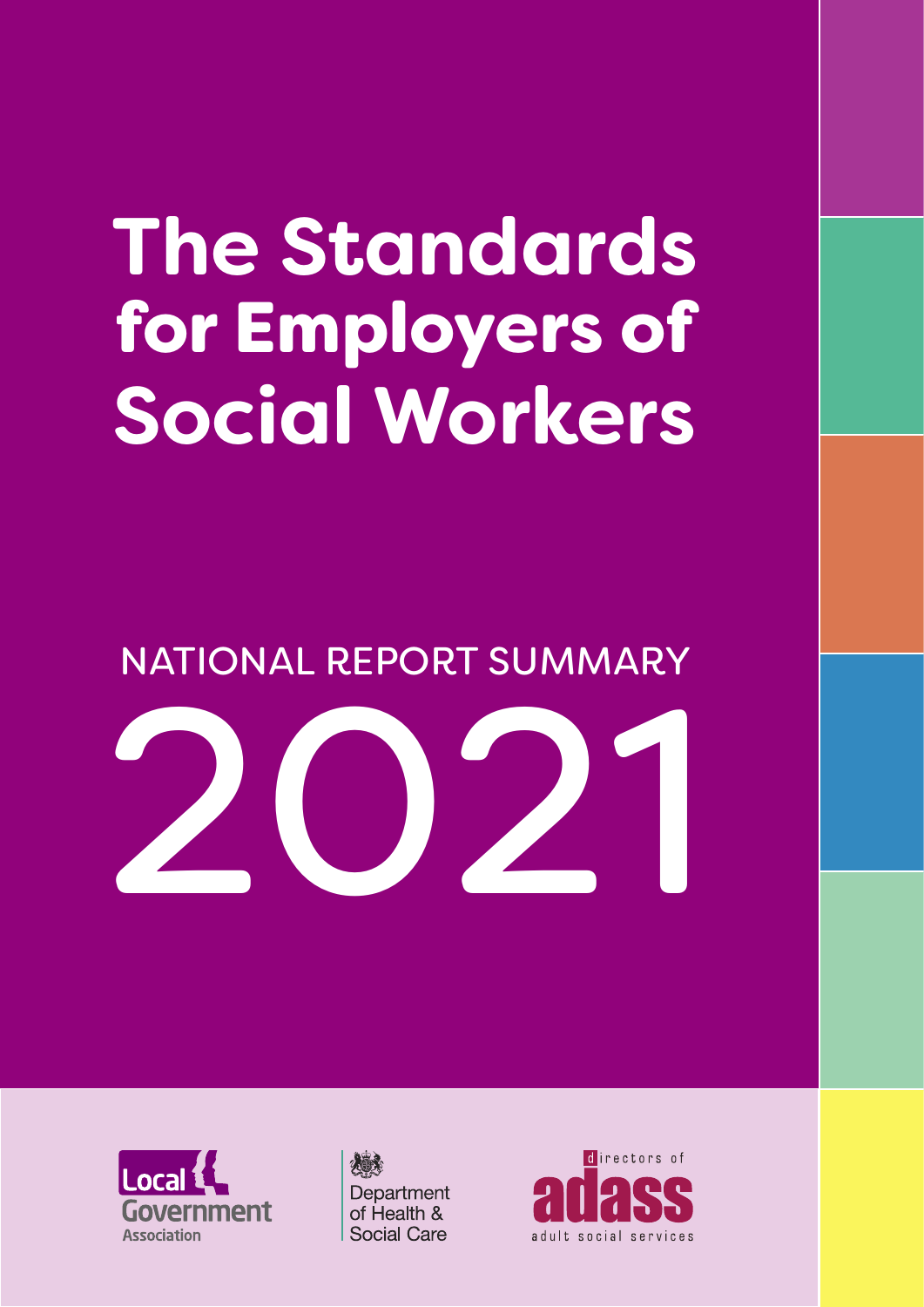The text in this document may be reproduced free of charge in any format or medium providing it is reproduced accurately and not used in a misleading context. For any other use of this material please email Dr Martin Reddington at: martin@kinetiq-uk.co.uk

The authors are not responsible for any third party material and where we have identified any such material you will need to obtain permission from the parties concerned. The authors' views expressed in this report are their own, based on the data supplied by social workers from the participating organisations across England.

The rights of the authors of this work have been asserted in accordance with Copyright, Designs and Patents Act 1988. Other trademarks are copyright of their respective owners. The survey items and underpinning modelling known as The Employment Deal Diagnostic (TEDD®) are proprietary and copyrighted by Dr Martin Reddington and Professor Helen Francis.

Anyone wishing to use this for their own purposes must seek approval from Dr Martin Reddington at: martin@kinetiq-uk.co.uk

Report design: www.pauldrummond.co.uk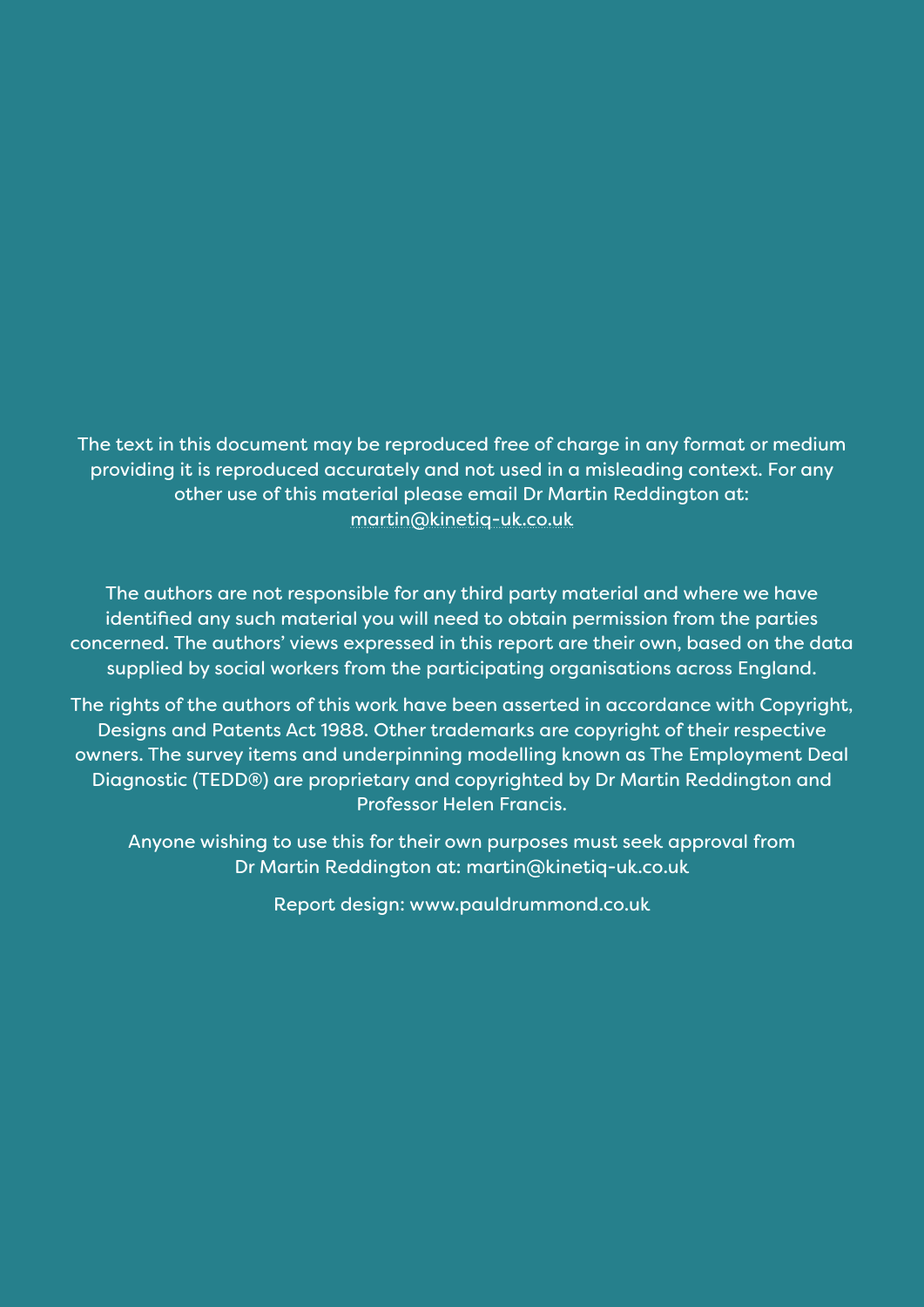## Contents

| Introduction                                                      | 1               |
|-------------------------------------------------------------------|-----------------|
| <b>What Are The Employer Standards?</b>                           | 2               |
| <b>Demographics</b>                                               | 3               |
| How well do employers deliver the refreshed Employer Standards?   | 5               |
| <b>Average Authority Scores by Region</b>                         | 9               |
| Main drivers of employees giving their best at work               | 10 <sup>°</sup> |
| Main drivers encouraging employees to stay in their organisations | 11              |
| <b>Employee Voices - Thematic Analysis</b>                        | 12              |
| <b>Key Themes Narrative Examples</b>                              | 13              |
| What words did employees use to describe their organisation?      | 15              |
| <b>Future Publications</b>                                        | 16              |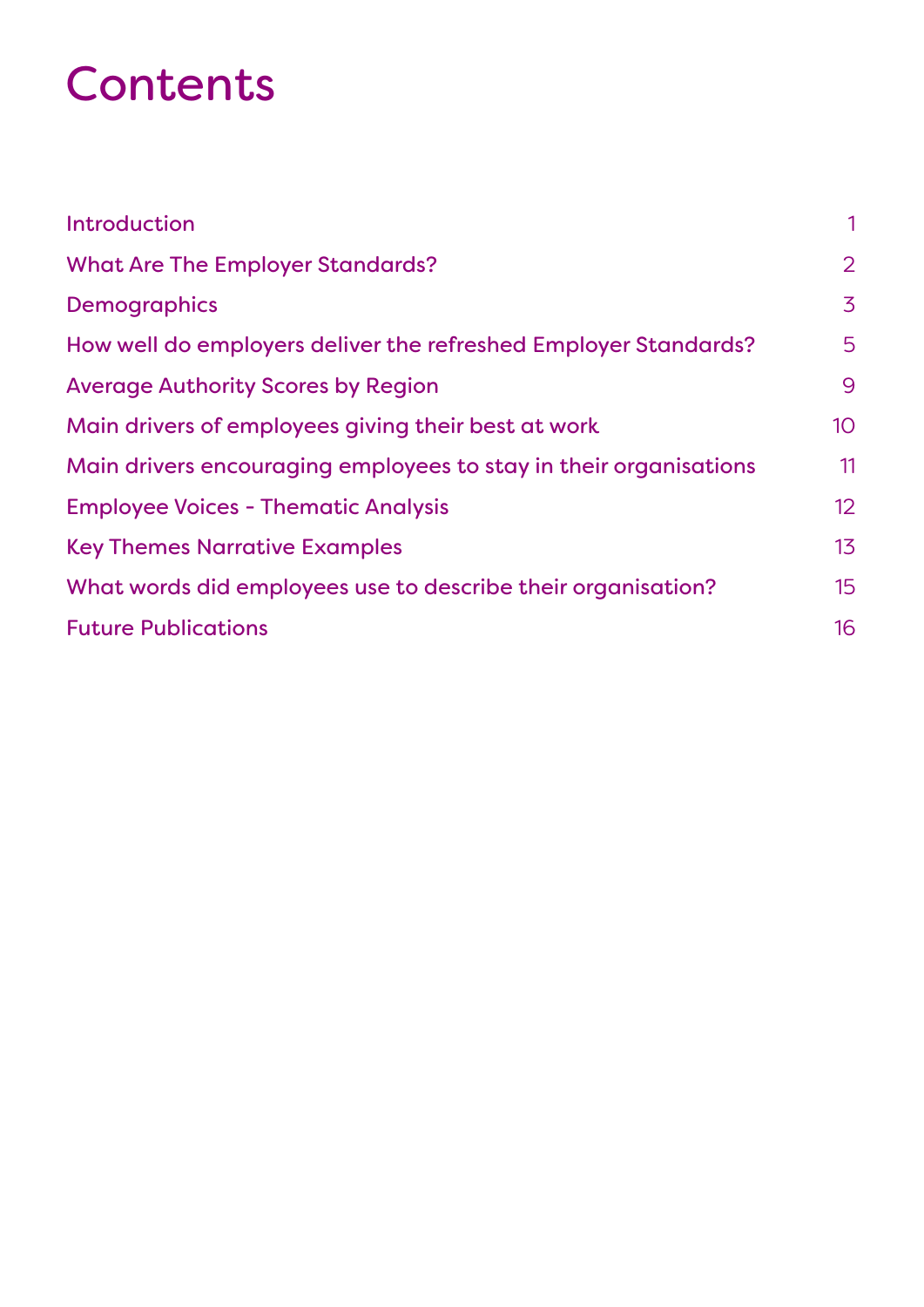## <span id="page-3-0"></span>Introduction

The purpose of the survey was to better understand a number of critical questions about the experiences of Social Workers in England:

- How well do employers deliver the refreshed Employer Standards?
- How do employees perceive their working environment?
- What factors influence them to remain engaged with their work and minded to stay with their organisations?

Please note that this summary report relies primarily on data collected from social workers employed by local authorities and related agencies. While the data are considered to represent a reasonable, representative national sample, no claims are made for generalisation of the results to other areas of the UK.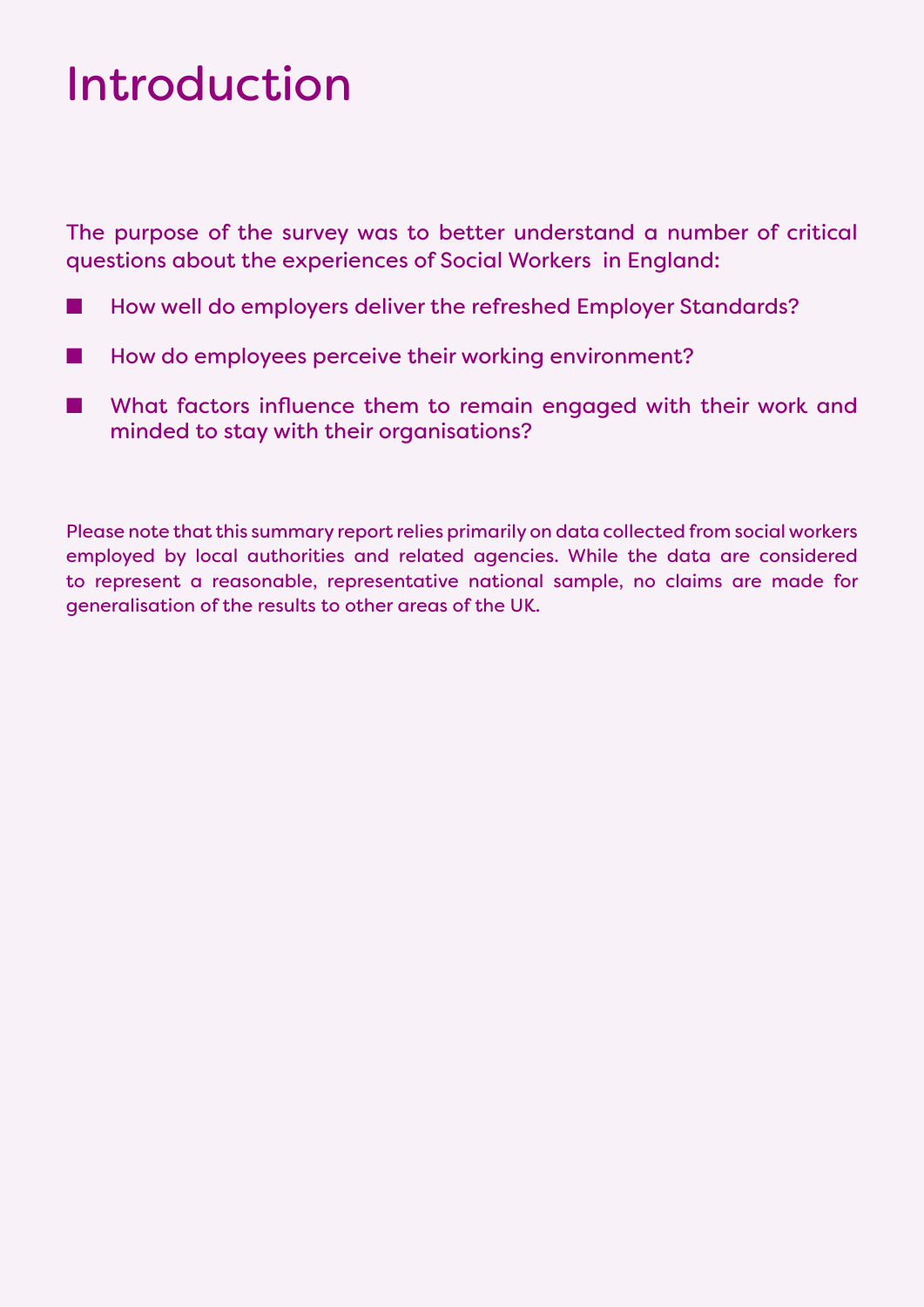## <span id="page-4-0"></span>What Are The Employer Standards?

The employer standards for social workers in England were last refreshed in 2020. They set out whole system approaches to help develop a working environment where social work practice and social workers can flourish. They are explained in headline detail below:

| <b>Strong and clear social work</b><br>framework<br>Promoting a clear statement<br>about the principles that<br>constitute good social work<br>practice.                              |   | <b>Effective workforce planning</b><br>systems<br>Using effective workforce<br>planning systems to make<br>sure that the right resources<br>are available to meet current<br>and future service demands.            |
|---------------------------------------------------------------------------------------------------------------------------------------------------------------------------------------|---|---------------------------------------------------------------------------------------------------------------------------------------------------------------------------------------------------------------------|
| Safe workloads and case<br>allocation<br>Ensuring employees do<br>not experience excessive<br>workloads, resulting in<br>unallocated cases and long<br>waiting times for individuals. |   | Wellbeing<br>Promoting a positive culture<br>for employee wellbeing and<br>supporting social workers<br>to practice effectively and<br>safely.                                                                      |
| <b>Supervision</b><br>Making sure students and<br>qualified practitioners can<br>reflect critically on their<br>practice through integrated<br>high quality, regular<br>supervision.  | 6 | <b>Continuing professional</b><br>development (CPD)<br>Providing the time and<br>opportunity for Social Workers<br>to learn, keep up to date and<br>critically reflect on the impact<br>this has on their practice. |
| <b>Professional registration</b><br>This standard is about<br>supporting social workers to<br>maintain their professional<br>registration with the<br>regulator.                      | 8 | <b>Strategic partnerships</b><br><b>Creating strong partnerships</b><br>and good collaboration<br>between employers, higher<br>education institutions and<br>other training providers.                              |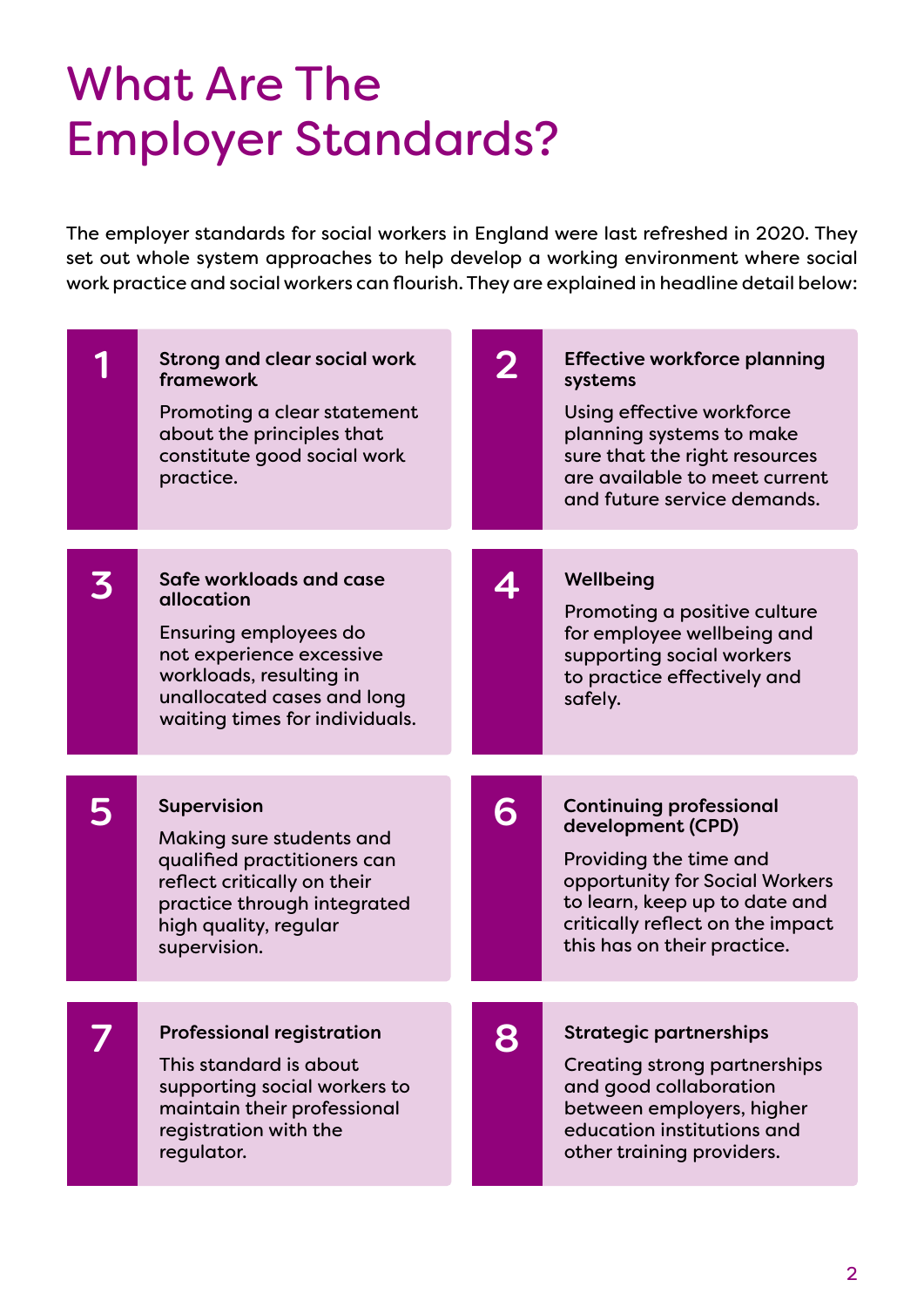<span id="page-5-0"></span>

**RESPONSES** RESPONSES

OLE

JOB R

GENDER

**GENDER** 

# 10090 TOTAL RESPONSES 147 ORGANISATIONS PARTICIPATED





3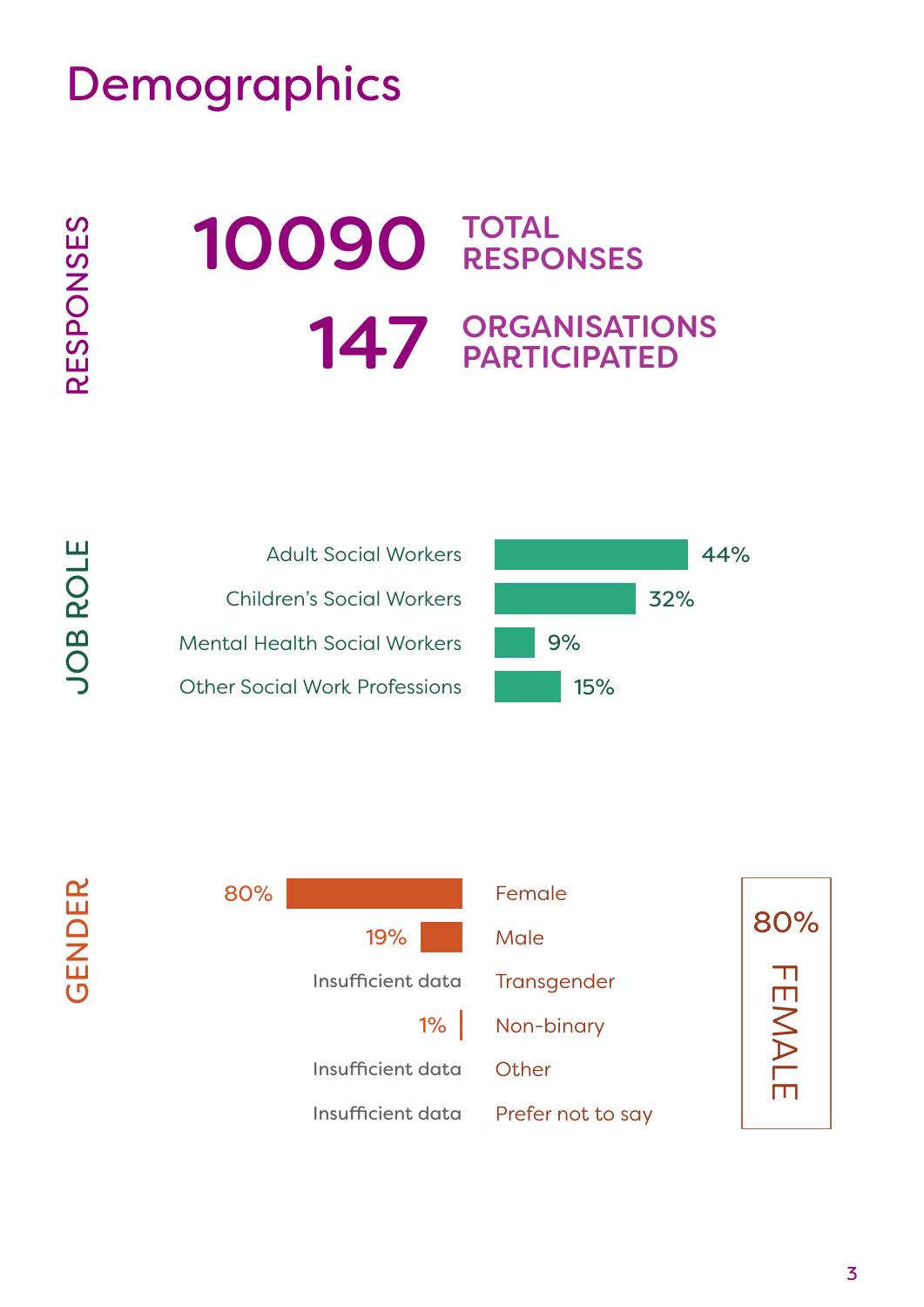ETHNICITY ETHNICITY



# TOTAL RESPONDENTS<br>BY REGION TOTAL RESPONDENTS<br>BY REGION

| <b>East Midlands</b> | 671  | $6.7\%$ |       |  |
|----------------------|------|---------|-------|--|
| Eastern              | 1162 | 11.5%   |       |  |
| London               | 1615 |         | 16%   |  |
| <b>North East</b>    | 917  |         | 9%    |  |
| <b>North West</b>    | 1408 |         | 14%   |  |
| <b>South East</b>    | 1376 |         | 13.6% |  |
| <b>South West</b>    | 1177 |         | 11.7% |  |
| <b>West Midlands</b> | 1010 |         | 10%   |  |
| Yorkshire            | 754  |         | 7.5%  |  |

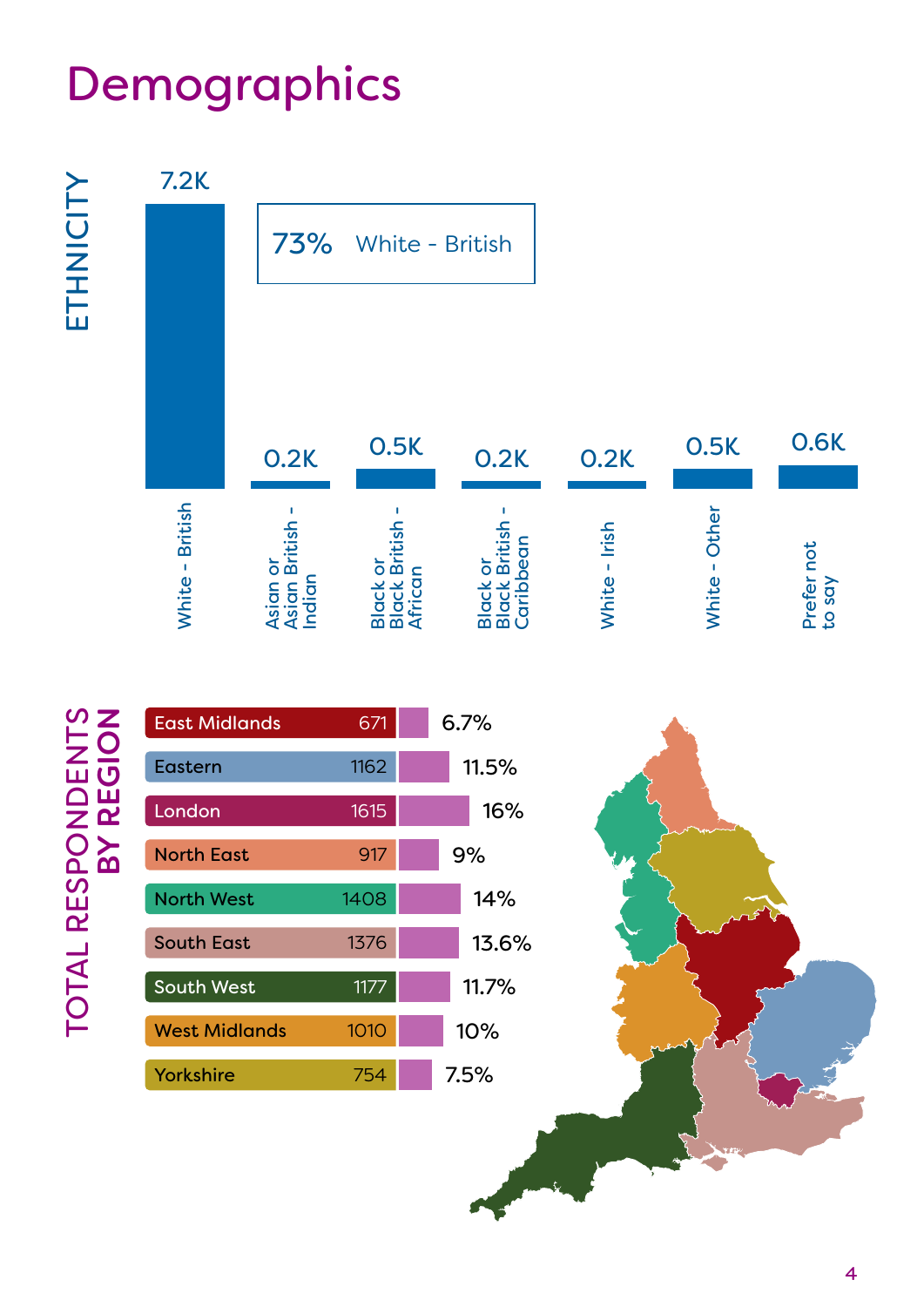## <span id="page-7-0"></span>How well do employers deliver the refreshed Employer Standards?

Figure 1 provides a visualisation of the mean scores across all Employer Standards. The data shows that overall Standard 1 (Strong and Clear Social Work Framework) was most favourably received and Standard 6 (CPD - Continuous Professional Development) was least well received. This mirrors the situation reported in 2021. More granular analysis of the mean scores for a sample of demographic groups can be found on pages 6, 7 and 8.



*Figure 1: Mean scores across all Employer Standards*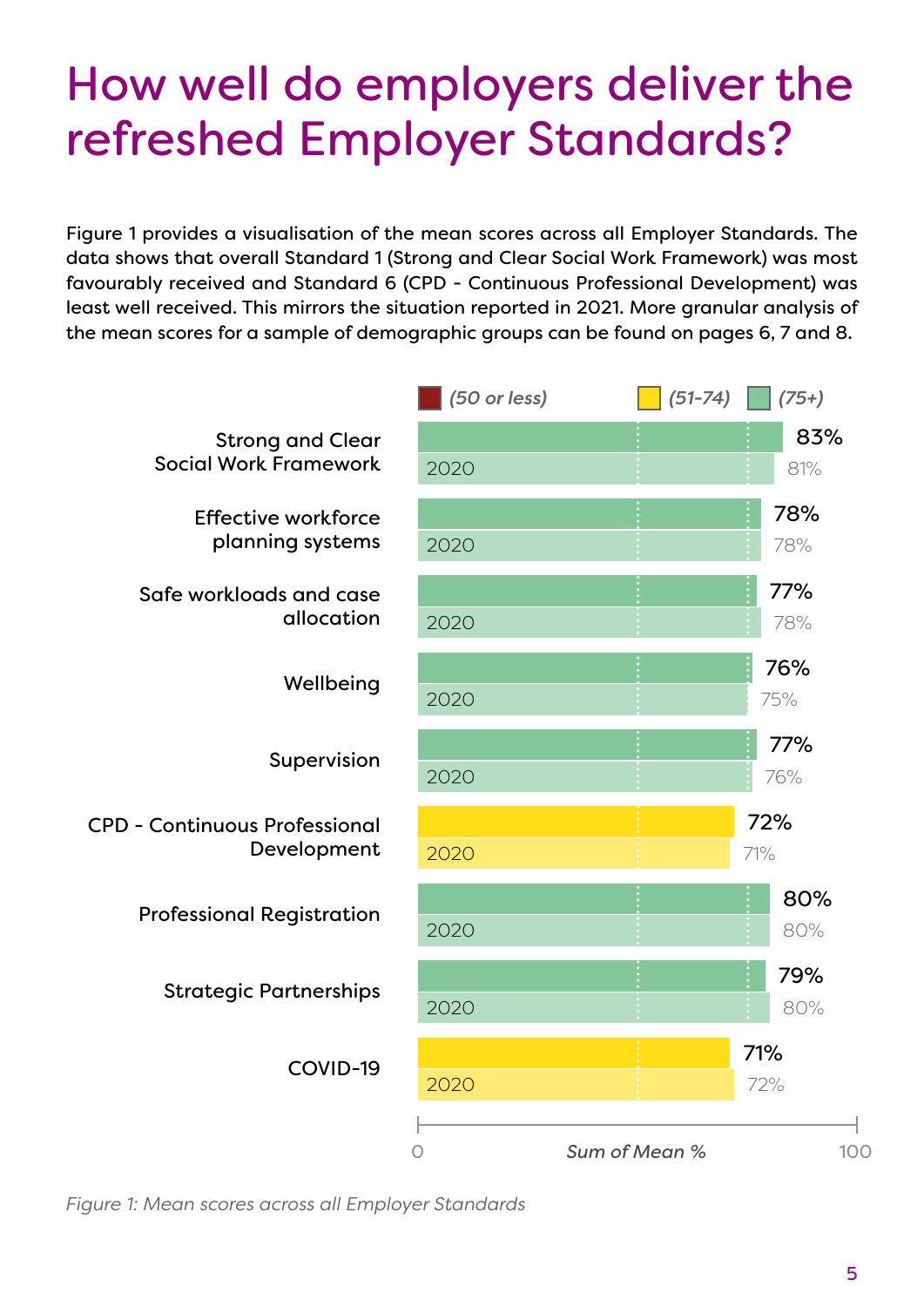Figure 2 provides a visualisation of the mean scores across all Employer Standards for social workers' reported job role categories. The data shows that there were no significant differences across role types, which mirrors the situation reported in 2021.

#### OVERALL MEAN BY ROLE



*Figure 2: Overall Mean by Role*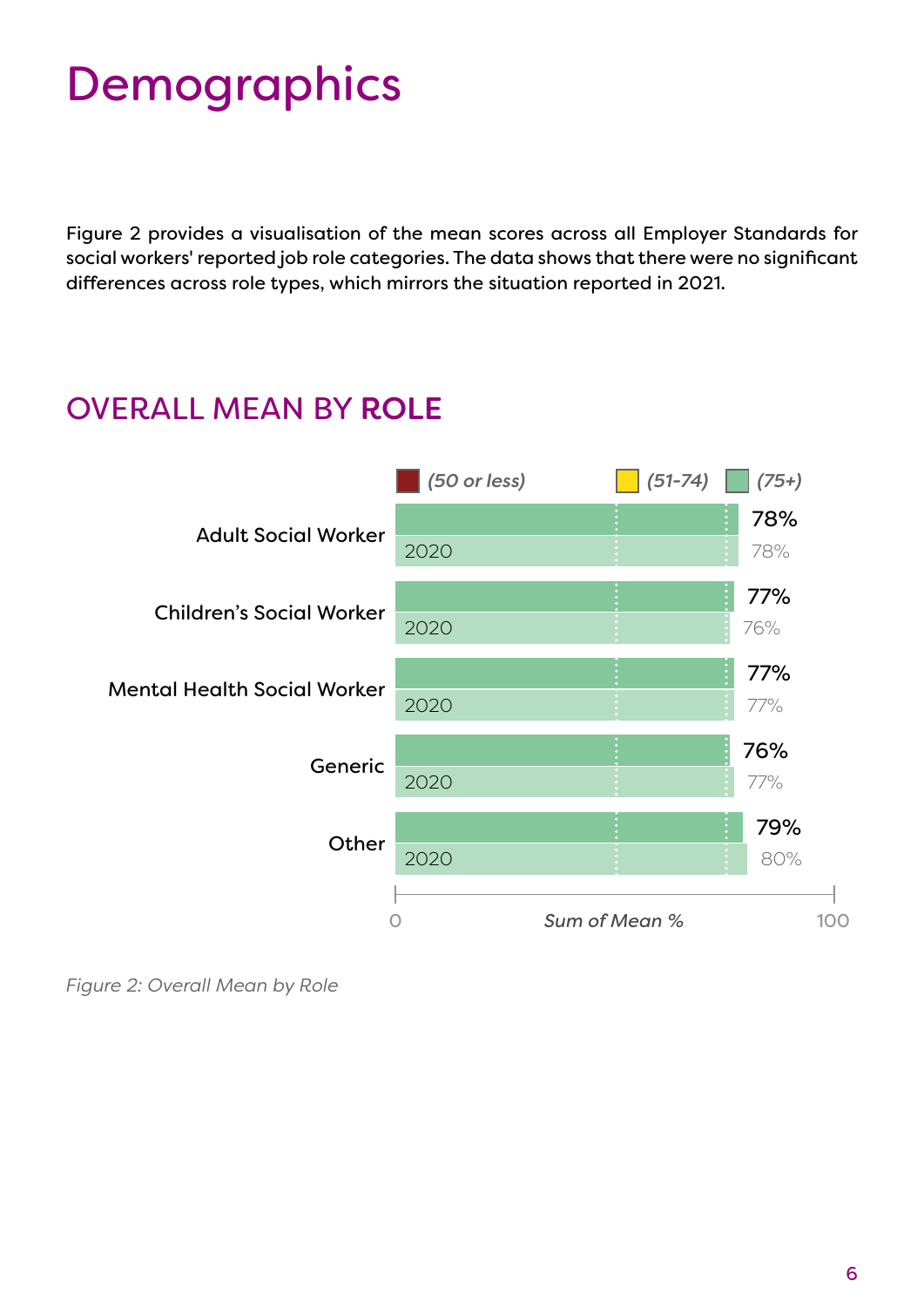Figure 3 provides a visualisation of the mean scores across all Employer Standards for social workers' reported gender categories. The data shows that there were no significant differences between male and female social workers but a significant variance between them and 'non-binary' or 'prefer not to say' categories.

#### Female Male 77% 78% 78% 78% Transgender Non-binary **Other** Prefer not to say 0 *Sum of Mean %* 100 *(50 or less) (51-74) (75+)* Insufficient data 2020 Insufficient data Insufficient data 2020 2020 2020 2020 2020 66% 73% 59% 64% 64%

#### OVERALL MEAN BY GENDER

*Figure 3: Overall Mean by Gender*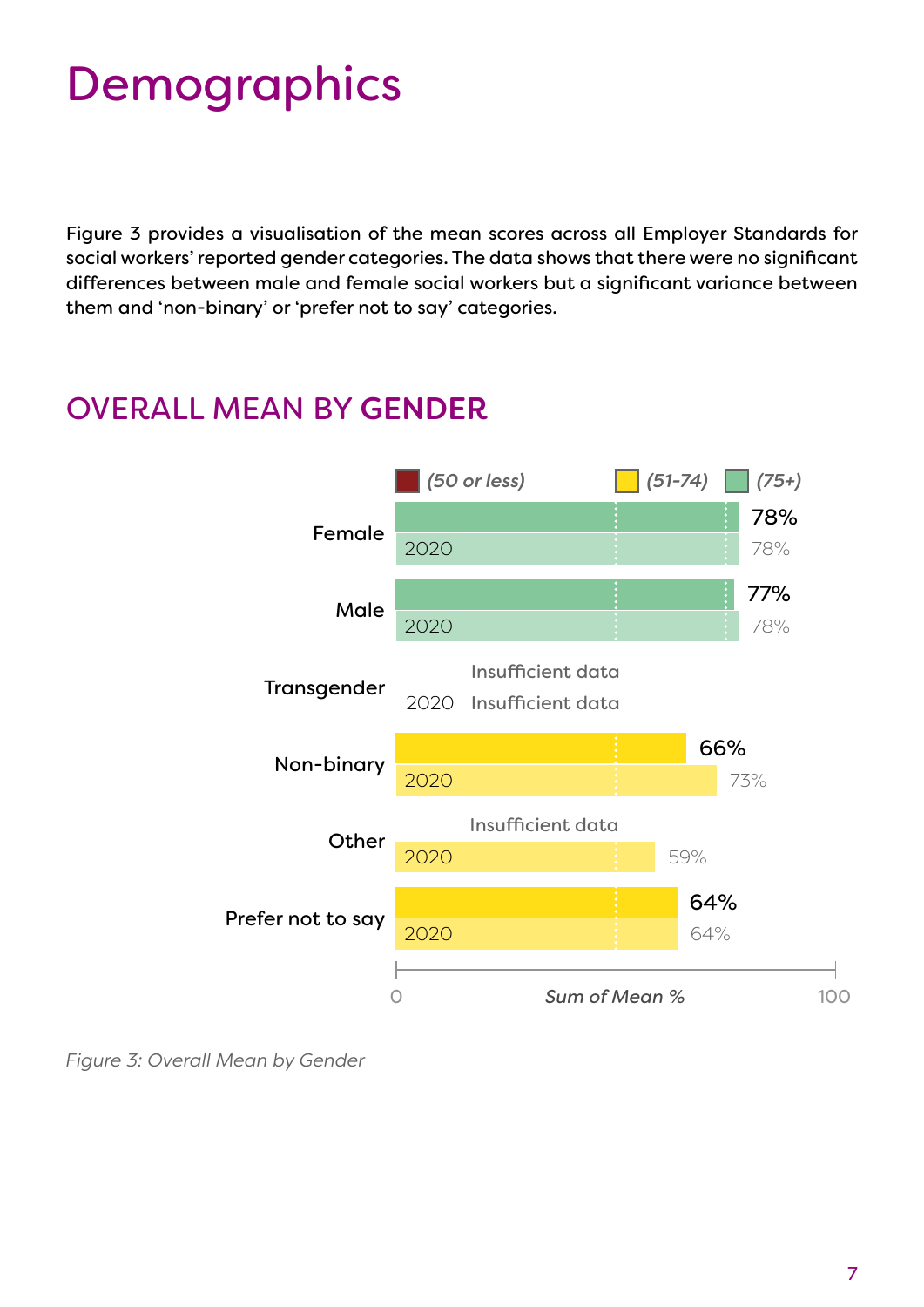Figure 4 provides a visualisation of the mean scores across all Employer Standards for social workers' reported ethnicity categories. The data mirrors the situation reported in 2021. All categories display significant variation with the 'prefer not to say' category.

#### OVERALL MEAN BY ETHNICITY



*Figure 4: Overall Mean by Ethnicity*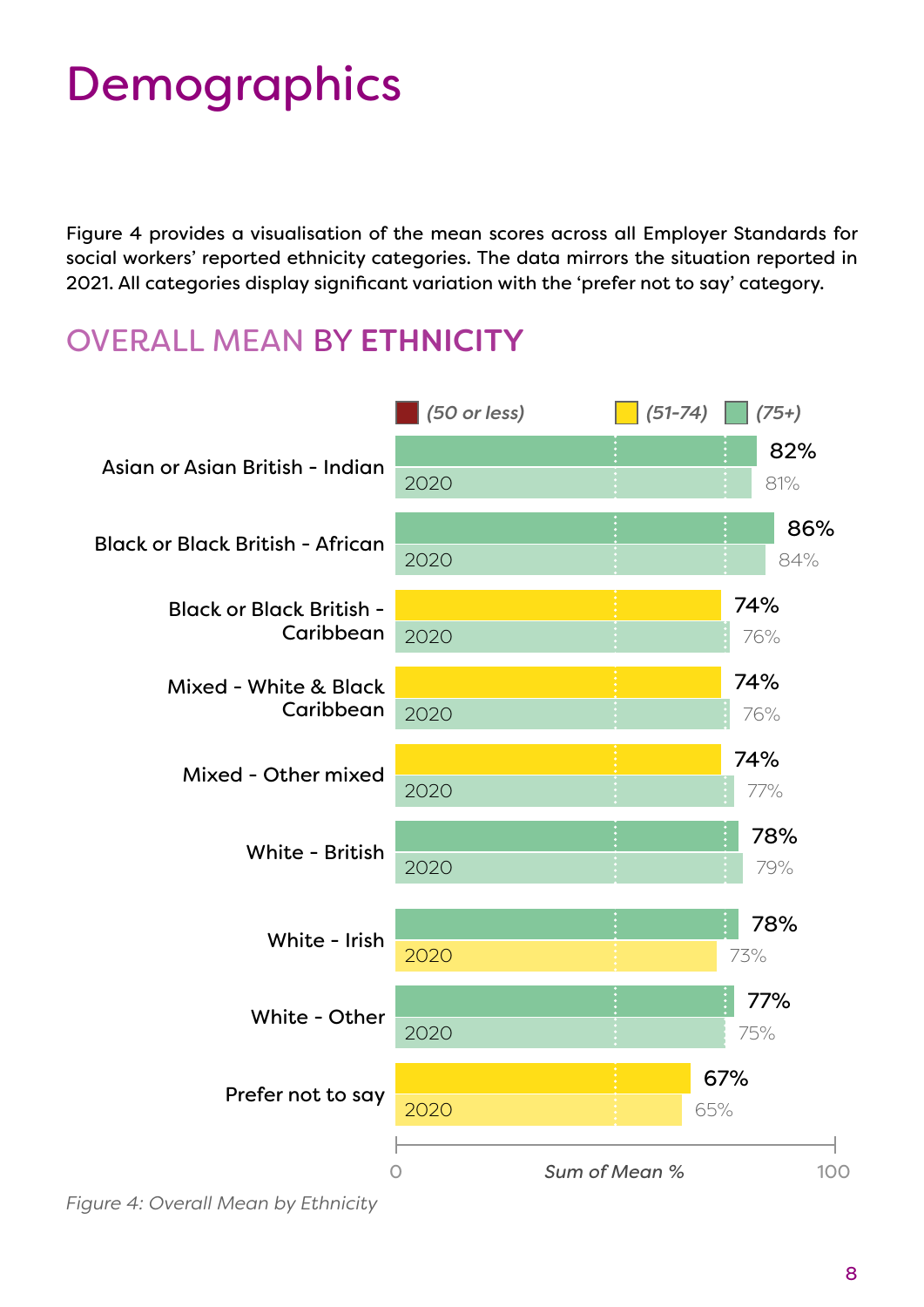## <span id="page-11-0"></span>Average Authority Scores by Region

The overall mean values of the Employer Standards for each region are shown in figure 5. The variance in the score between the regions is 7%. Eight regions have an overall score in the Good Range, whereas East Midlands falls into the Moderate Range.



*Figure 5: Average Authority Scores by Region*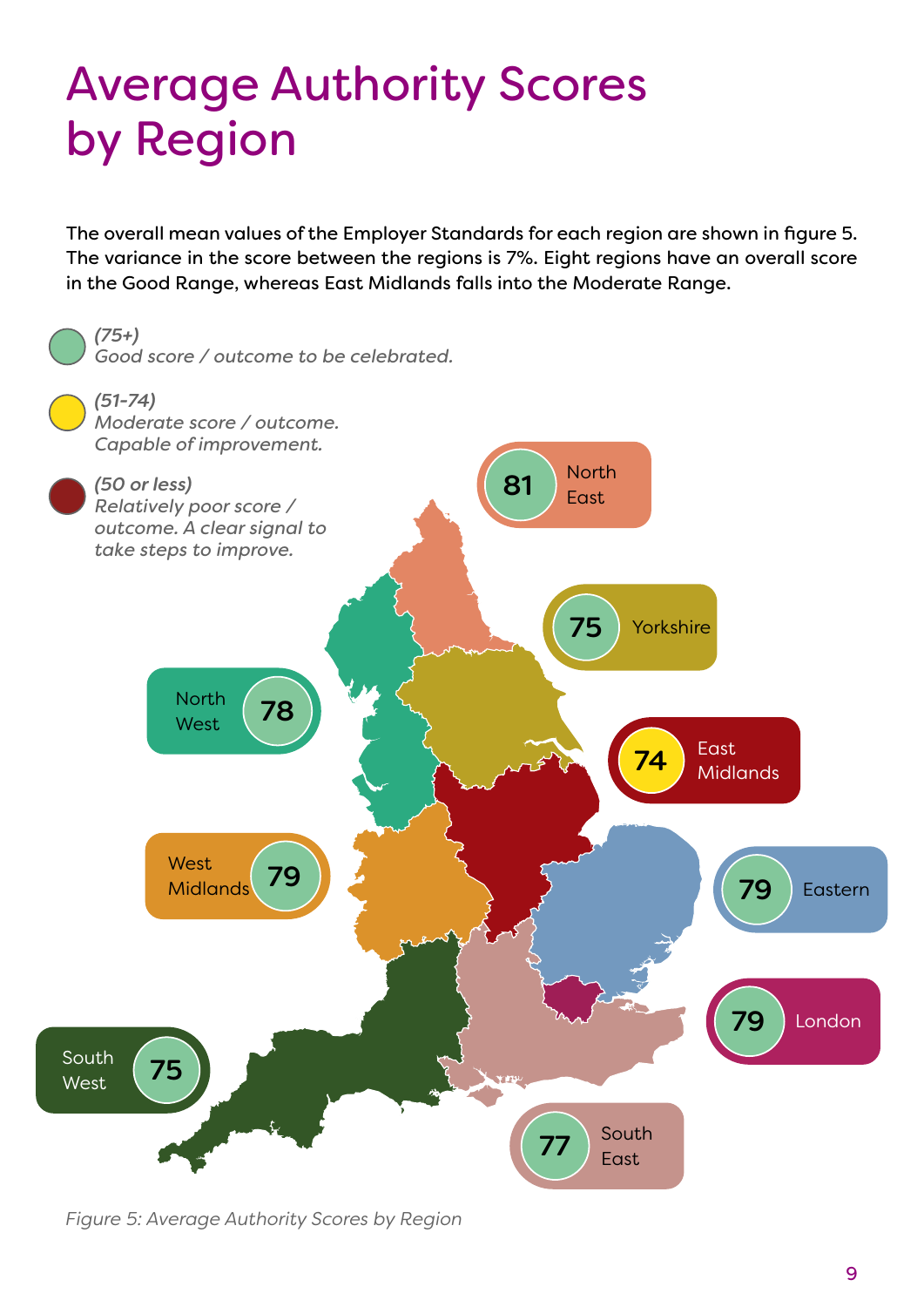## <span id="page-12-0"></span>Main drivers of employees giving their best at work

Using multiple regression techniques on the data, the three 'drivers' - survey items having the greatest impact or potency on employees' overall contribution in the workplace - are shown below.

#### Top 3 Key Drivers related to social workers' contribution

KEY DRIVER AVERAGE

|                       | NEI VINVEIN                                                                                                       | AVERAGE<br><b>SCORE</b> |                                                                                                                                                       |
|-----------------------|-------------------------------------------------------------------------------------------------------------------|-------------------------|-------------------------------------------------------------------------------------------------------------------------------------------------------|
| STANDARD              | I am able to use my professional<br>judgement, creativity and<br>autonomous decision making<br>where appropriate. | 87                      | This question is concerned with role<br>autonomy and the way in which<br>social workers feel that they can<br>exercise their capabilities at work.    |
| STANDARD <sub>4</sub> | I feel cared for by my managers<br>and/or supervisor.                                                             | 79                      | This is surfacing evidence of a<br>positive culture for employee<br>wellbeing and supporting social<br>workers to practice effectively and<br>safely. |
| COVID                 | I have felt positive and able to<br>cope with work most of the time.                                              | 67                      | This provides a sense of how social<br>workers feel in themselves and able<br>to tackle the various challenges at<br>work during the COVID pandemic.  |



*Figure 6: Top 3 Key Drivers related to social workers' contribution*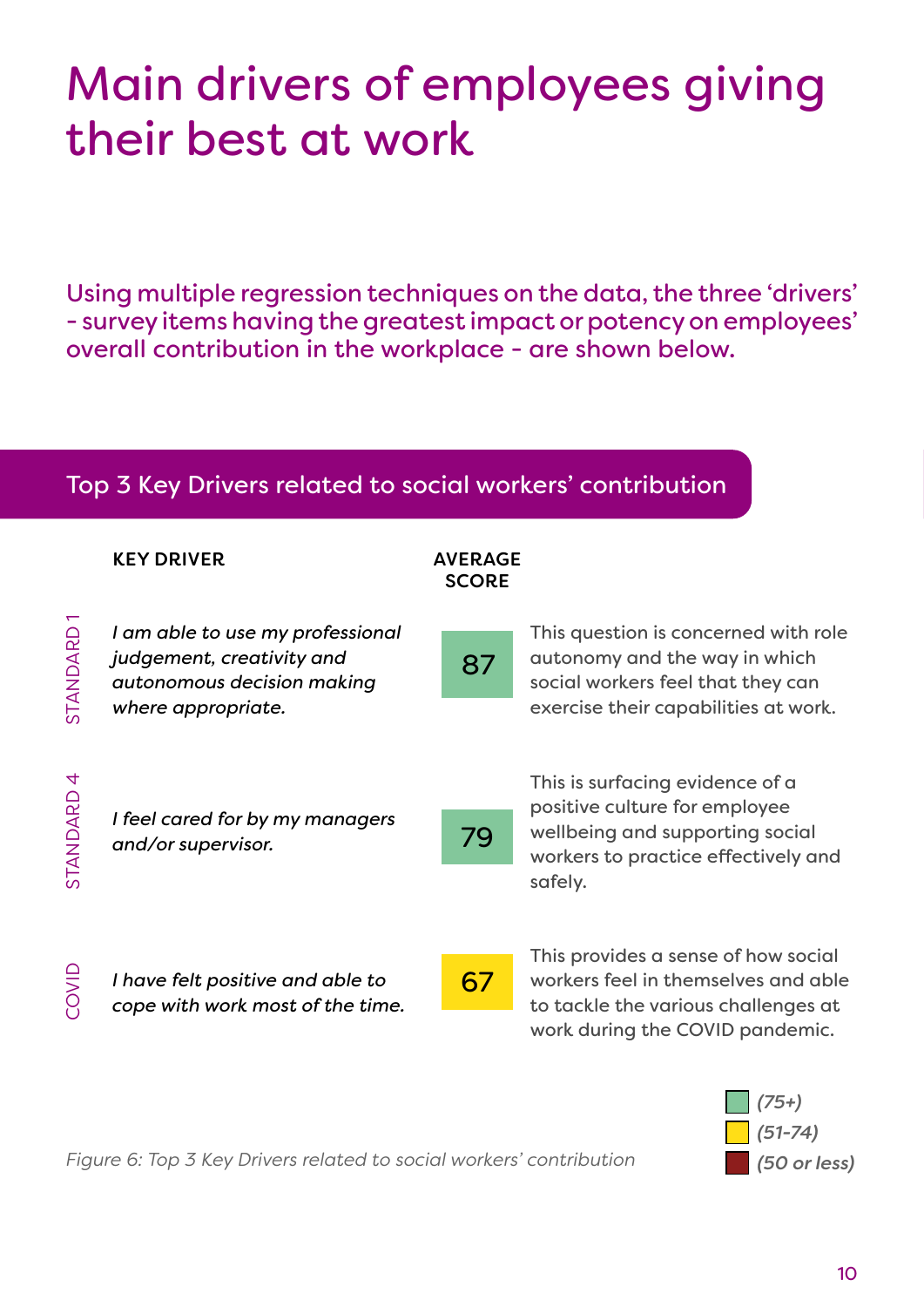## <span id="page-13-0"></span>Main drivers encouraging employees to stay in their organisations

Using multiple regression techniques on the data, the three 'drivers' - survey items having the greatest impact or potency on employees' overall desire to stay with their organisations - are shown below.

#### Top 3 Key Drivers related to social workers' desire to stay

|                | <b>KEY DRIVER</b>                                                                                                         | <b>AVERAGE</b><br><b>SCORE</b> |                                                                                                                                                                                                 |
|----------------|---------------------------------------------------------------------------------------------------------------------------|--------------------------------|-------------------------------------------------------------------------------------------------------------------------------------------------------------------------------------------------|
| <b>OWD</b>     | I have felt positive and able to<br>cope with work most of the time.                                                      | 67                             | This provides a sense of how social<br>workers feel in themselves and able<br>to tackle the various challenges at<br>work during the COVID pandemic.                                            |
| COVID          | I have continued to have<br>satisfactory one to one<br>supervision.                                                       | 82                             | This provides a sense of how<br>well employers were able to<br>maintain the practice of one-to-<br>one supervision during the COVID<br>pandemic.                                                |
| IJ<br>STANDARD | I identify my learning needs and<br>access professional development<br>opportunities and training<br>through supervision. | 80                             | This is concerned with the<br>quality of supervision and its<br>role in facilitating social workers'<br>identification and access<br>to professional training and<br>development opportunities. |
|                |                                                                                                                           |                                | (75+)                                                                                                                                                                                           |



*Figure 7: Top 3 Key Drivers related to social workers' desire to stay*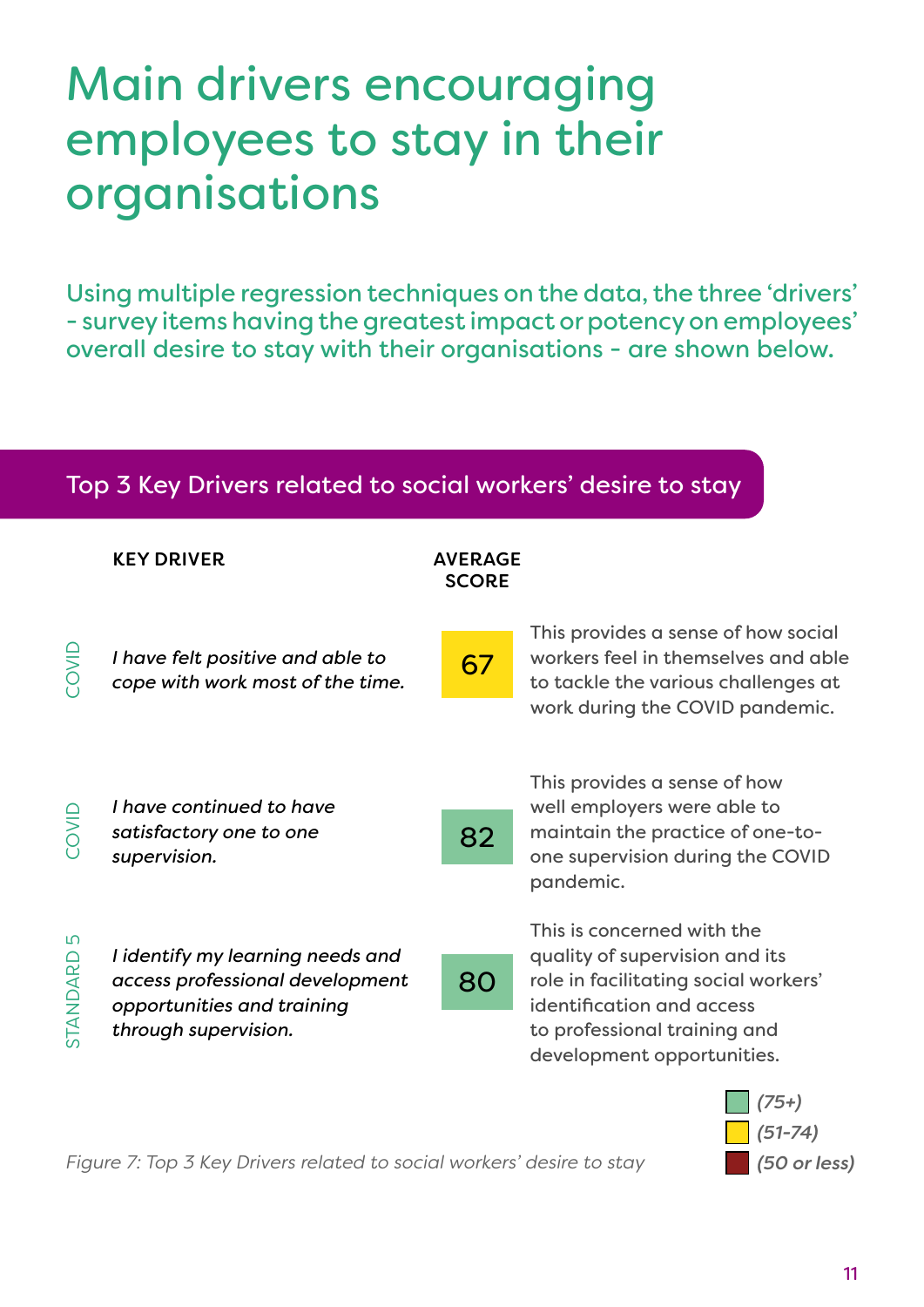## <span id="page-14-0"></span>Employee Voices - Thematic Analysis

Respondents were given the opportunity to provide free text comments throughout the survey. The chart below identifies the top five themes, in terms of frequency and topic, to emerge from the analysis, adding context to the statistical evidence.

#### Professional Development

Reveals insights into the time and opportunity for Social Workers to learn, keep up to date and critically reflect on the impact this has on their practice.

#### Pressure

Accommodates a range of challenges in the workplace that, can impede the ability of social workers to provide their best work, particularly if the challenges are allowed to persist unchecked. Work/Caseload was a prominent feature and has been assigned its own category.

#### Support

Represents a broad range of support in the workplace from team members, managers and other support functions. Manager supervision was a prominent feature and has been assigned its own category.

Reflects the extent to which students and qualified practitioners can reflect critically

#### Supervision

on their practice through integrated high quality, regular supervision.

#### Work / Caseload

An expression of how the volume of work (caseloads) affects the ability of social workers to deliver their best work.

Examples of free text comments follow, organised by relevant theme.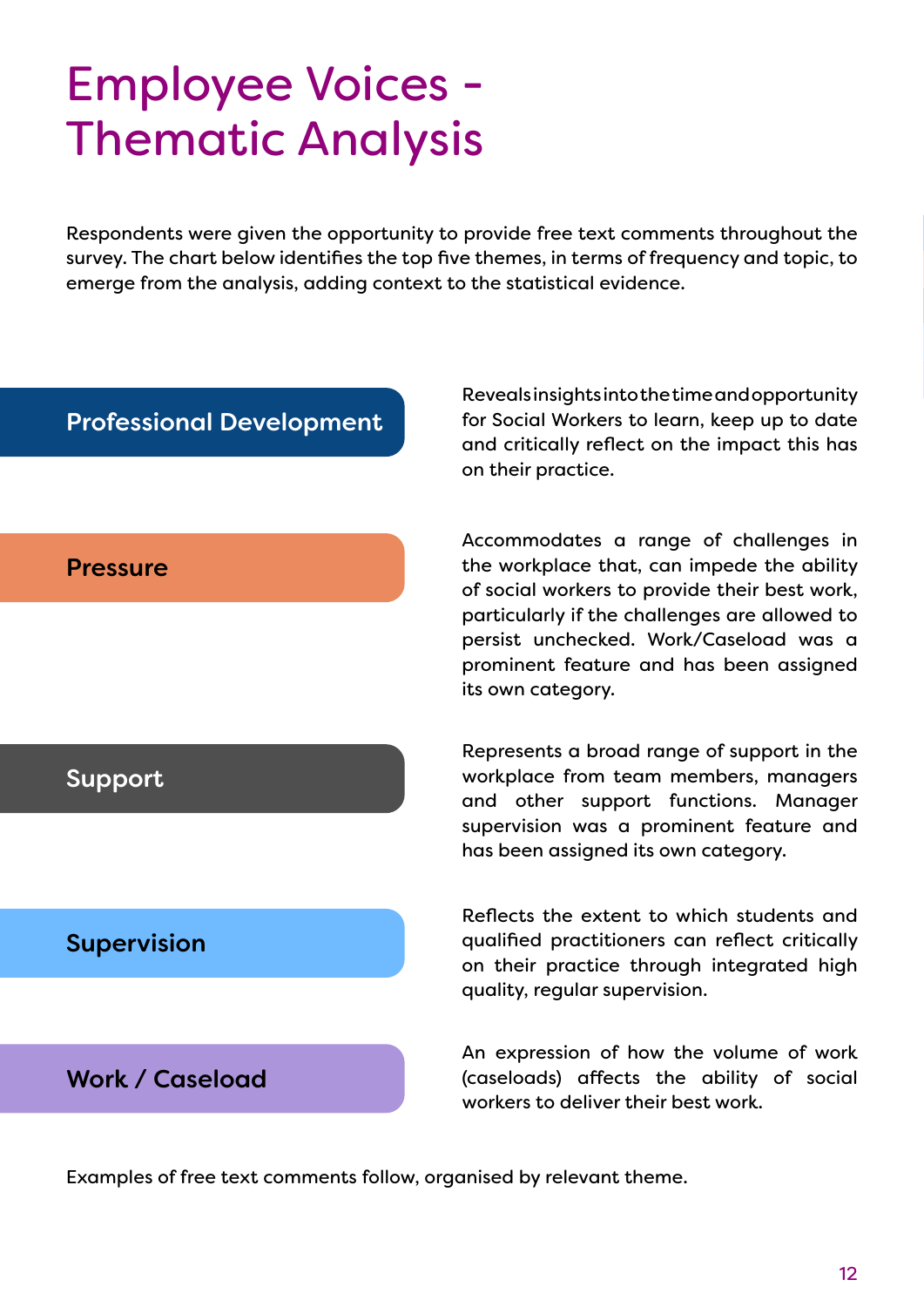## <span id="page-15-0"></span>Key Themes Narrative Examples

| Development |  |
|-------------|--|
|-------------|--|

| Pressure |  |
|----------|--|
|          |  |

Support

Supervision

Work / Caseload

*I feel due to current pressures that there is limited opportunity to fully explore and invest time in development and individualised learning outside of supervision.*

 *Needing more training, and being thrown out in the community without appropriate training, having to figure things out by myself.*

*I have a very supportive manager, however due to the pressures of his role there is not always time for a lot of reflection during those sessions.*

*Case management is not reflective supervision. Reflexivity and reflection are not* 

*used in supervision. Workloads are undoubtable increasing and feel more complex due to the issues on the ground we are currently facing.*

*Figure 8: Key Themes Narrative Examples*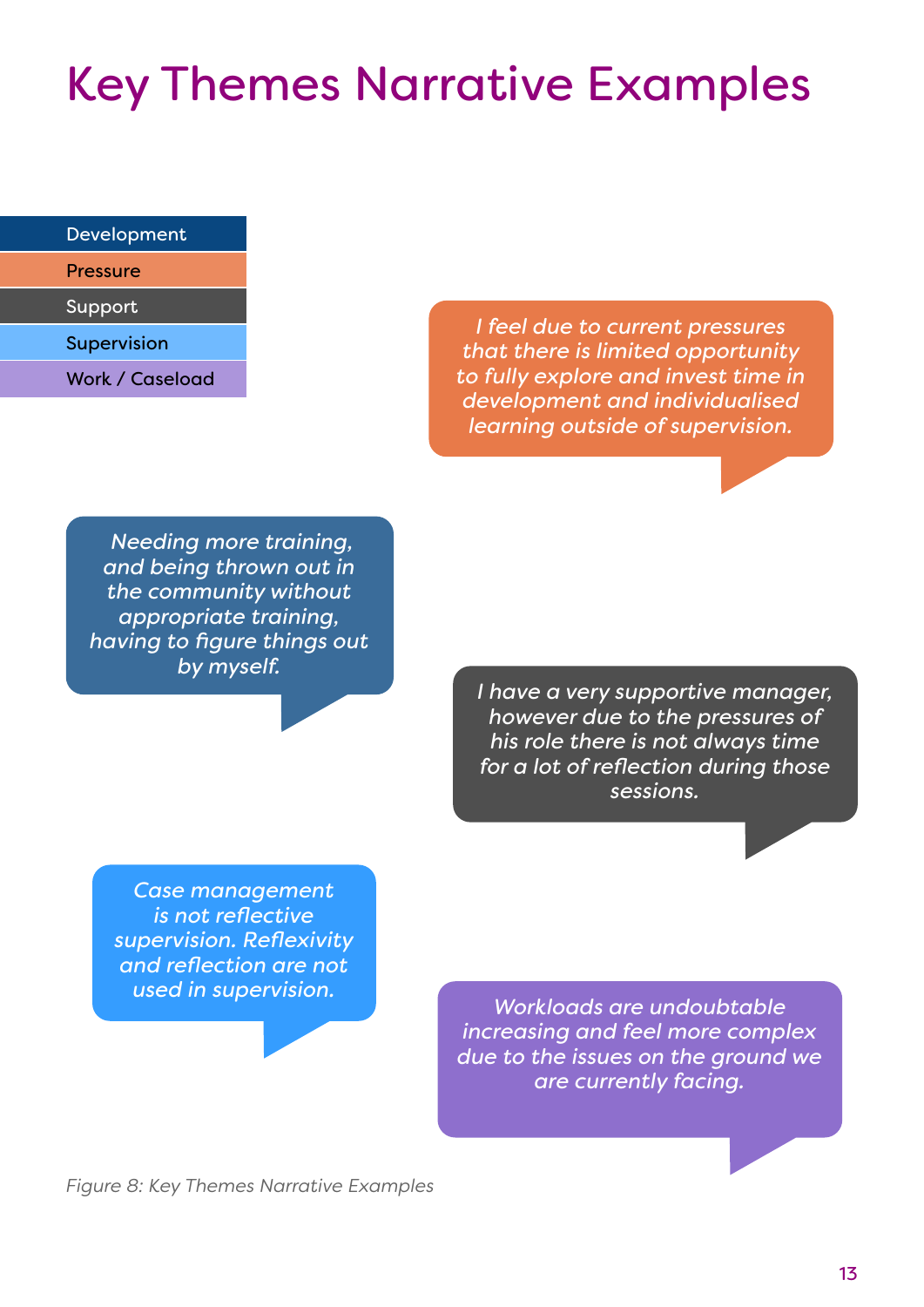### Key Themes Narrative Examples (continued)

#### Development

Pressure

Support

Supervision

Work / Caseload

*Due to lack of funds, lack of staff, and lack of services it feels like all support for staff now non-existent as we are pressured to complete more and more work.*

*The learning opportunities within my organisation are good.*

> *I feel the manager try to support staff as best they can, but they are busy and sometimes not available.*

*Excellent well-being support in place. Good quality reflective supervision relevant to my needs.*

> *Workload is often dependent on the amount of workflow and staffing means it's not always possible to have a manageable workload.*

*Figure 9: Key Themes Narrative Examples*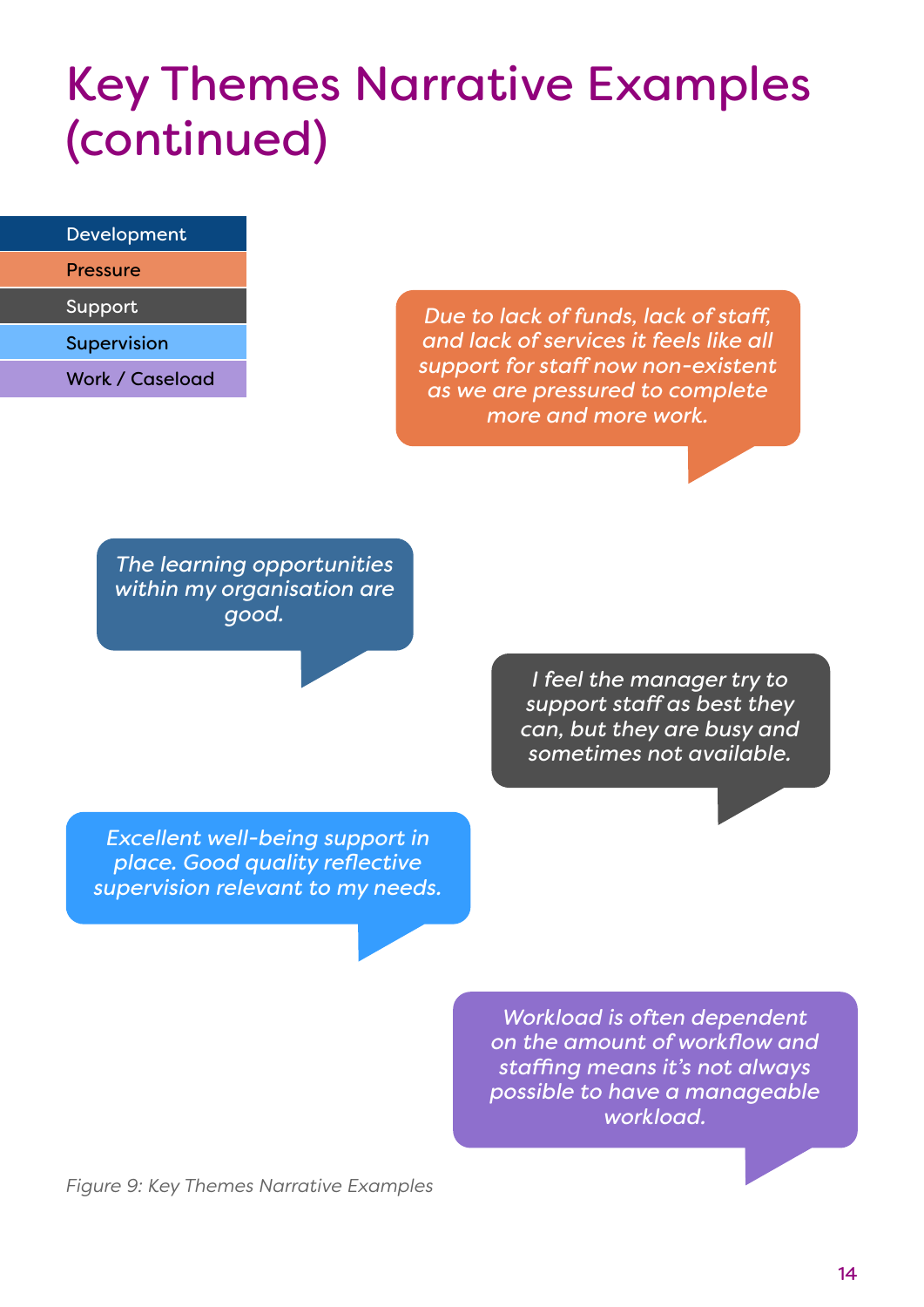## <span id="page-17-0"></span>What words did employees use to describe their organisation?

Survey respondents were asked the question: *If your organisation came to life as a person, what single word would you use to describe it?*

The positive and negative responses have been converted into two word clouds, shown in figures 10 and 11. The size of the word reflects its frequency of use.

Improvement<br>tening Imaginative<br><sup>Ient</sup> Equitable Approachable Dever<br>Supported Informed<br>Adaptable Adaptable and B Listening POSITIVE Developing Leadership<br>Istic<sub>sidn</sub>t Leadership Professionals ement sinative<br>Indiesionals competent Transparent King Rewarding POSITIV erse nest *<u>Sright</u>* Trusting<br>able readership "grotess" Reliable Adaptable Motivated S Bright Strength sparence Kindle antastic Empathetic Committed Wonderful<br>
inc derful Loyal Livel Appropriate Focused<br>Aspiring Calment<br>Aspiring Billiant Passionate Oynamic Aspiring British Jolly Reflective open Safe Energetic the Companies of the third And the Companies of the Effective state of the Effective state of the Engineer of the Companies of the Engineer of the Companies of the Companies of the Companies of the Most Companies of the Mo Trustworthy getic Gives Improving eaningful Hopeful Jo Determination Euring<br>Ambitious July vorening entirely roactive Growing passion Amazing .<br>Capable Professional Principled Determined Cares fident Frofessional<br>Successful<br>teresting p EX Magic Empowering Interesting Resilient Dunique Support Stoic Cated full Willing Inspirational Welcoming<br> *Welcoming* tional Empo<br>Smiling jastic<br>Enthusiagriche<br>Faborative smiling Unique **Berstand** Robust Froud<br>Supporting<br>ngaging Engaging Progress Curious Collaborative Respectful Interested  $C_{\mathcal{U}_S}$ Mindful<br>Tul Powerful *Figure 10: Positive words* Harass unsupportive Repetitive Overworked Behind **NEGATIVE** TIVEAGNE Privessed<br>Depressed<br>Depressed Ungrateful<br>Pointing al pressed<br>Depressed<br>Neglected Unaware rhaus Ridiculous Kidiculous Disorganized  $S_{\text{low}}$ Annoying Detached Stuck ganis Ineffectual Pressures Busy Confusing Exhausting Lacking Hypocritical Unfocused Drained ned Unstable Cowardly Hyred Die Failing S Incompetent of Arrogant nfoceaucra<br>Bureaucrass<br>Thoughtless ntless<br>Isolated Unhealthy Overwhelmed Frustrating<br>rible 2 Horrible Needy isjointed Broken Complicated Rigid L Messy Poorly sick nfair stic crive 'stic Wicked fective<br>Insensitive ve Complex Bewildered Unpleasant Turnoil

*Figure 11: Negative words*